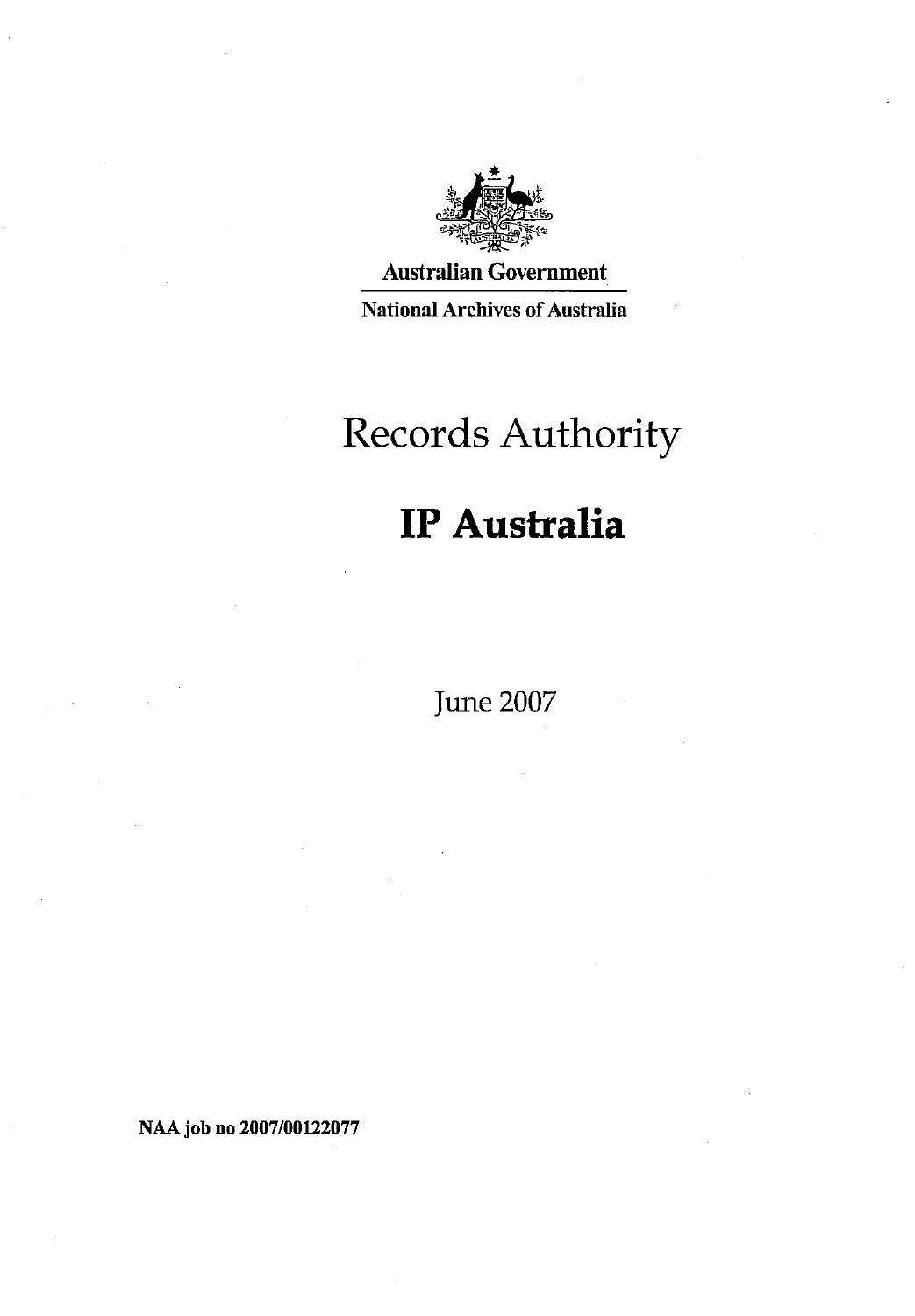### © Commonwealth of Australia 2007

This work is copyright. Apart from any use as permitted under the *Copyright Act*  1968, no part may be reproduced by any process without prior written permission from the National Archives of Australia. Requests and inquiries concerning reproduction and rights should be directed to the Publications Manager, National Archives of Australia, PO Box 7425, Canberra Mail Centre ACT 2610, Australia.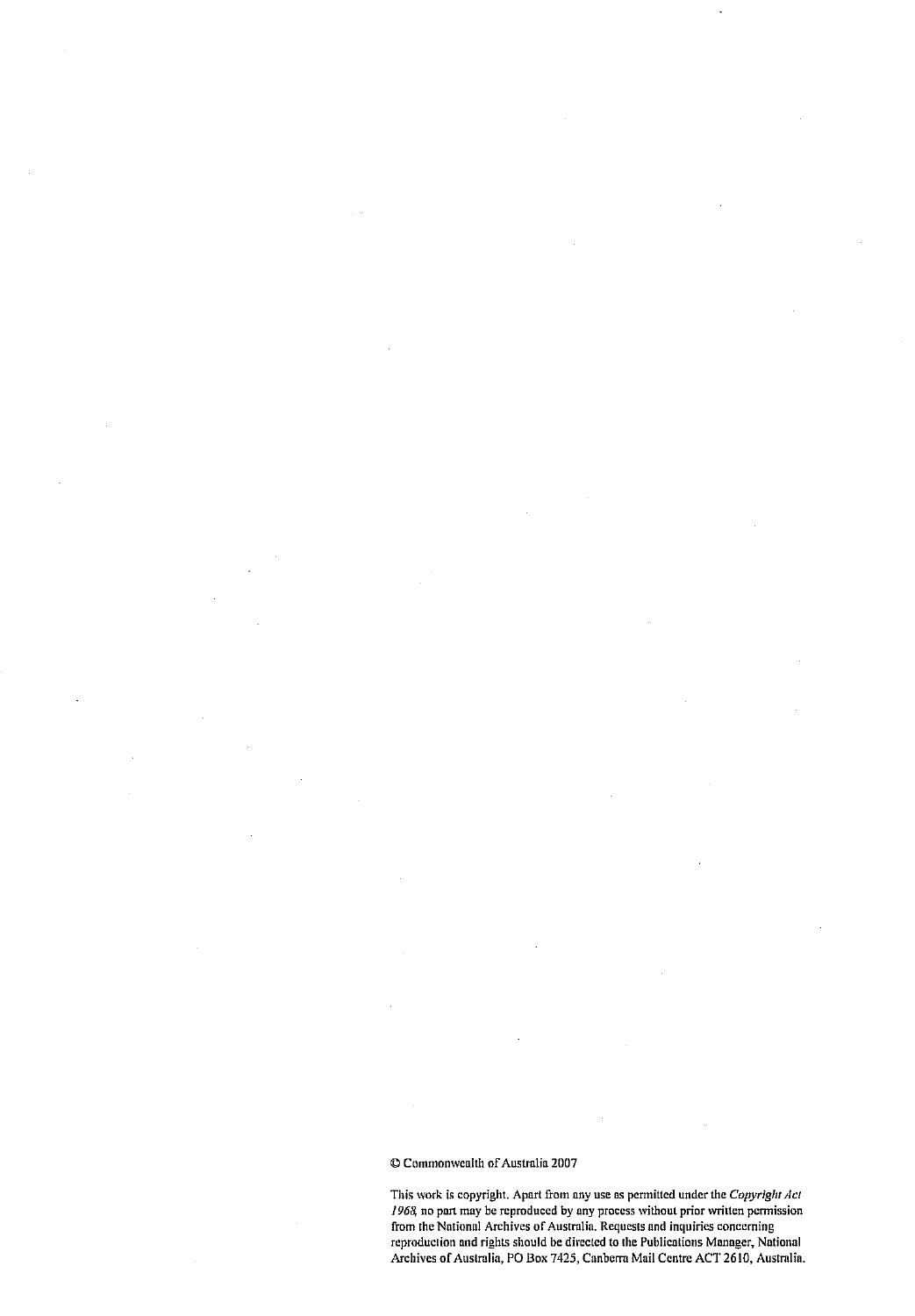### **CONTENTS**

| <b>INTRODUCTION</b>                  | 5 |
|--------------------------------------|---|
| <b>AUTHORISATION</b>                 | 6 |
| <b>APPLICATION OF THIS AUTHORITY</b> |   |
| <b>CONTACT INFORMATION</b>           | 8 |
| <b>CLASSES</b>                       |   |
| <b>Attorney Registration</b>         | 9 |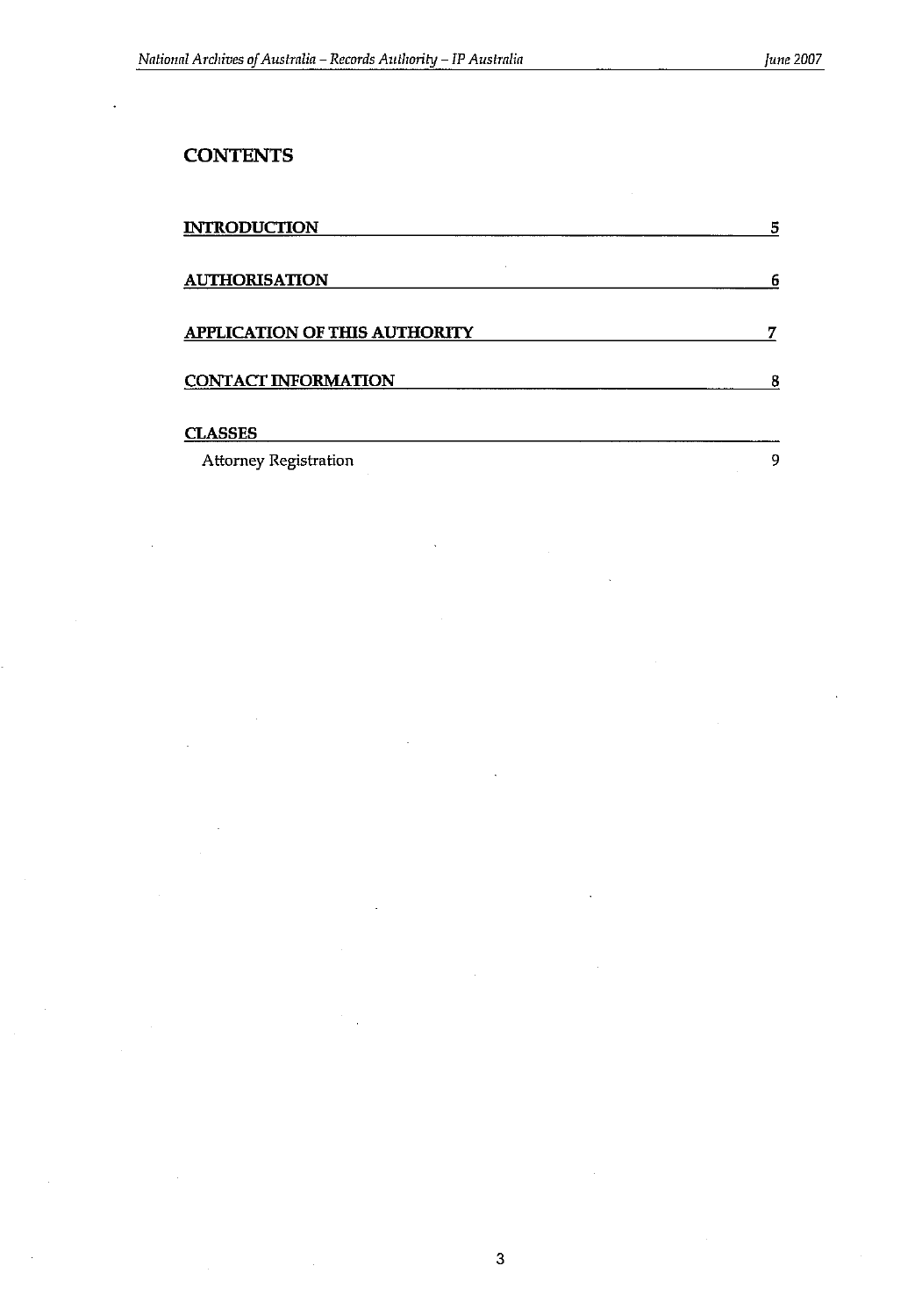**[This page has been left blank intentionally.]** 

4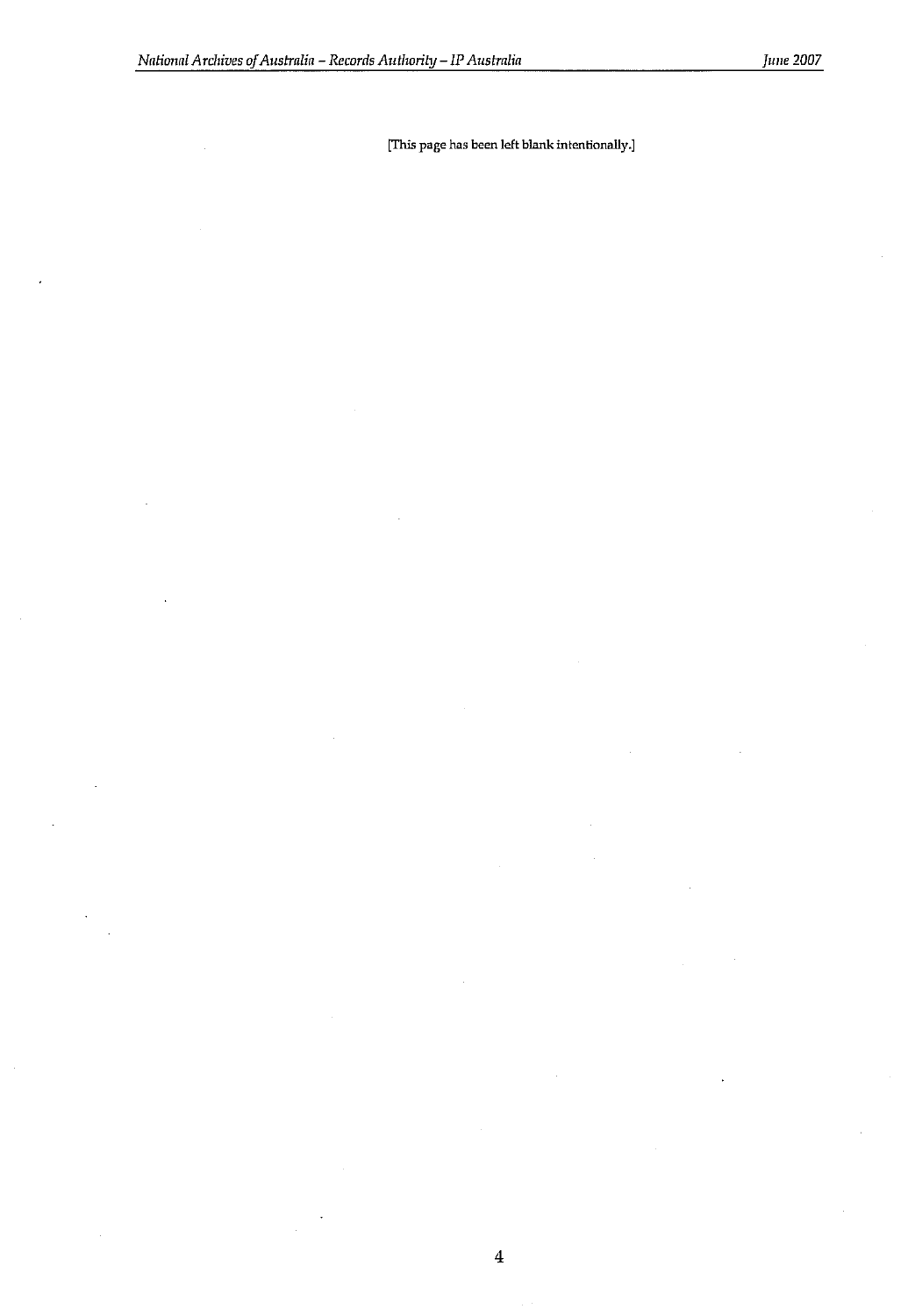### **INTRODUCTION**

IF Australia and the National Archives of Australia have developed this Records Authority to set out the requirements for the retention or destruction of records for the function of Attorney Registration. Itrepresents a significant commitment on behalf of IF Australia to understand, create and manage the records of its activities.

This Authority uses a classification scheme based on an analysis of the business of the agency. It takes into account IF Australia's legal and organisational recordkeeping requirements, and the interests of stakeholders of both IF Australia and the National Archives. It provides a framework that may be used as a guide when creating and managing records that document this function.

Section 24 of the Archives Act 1983 refers to

- the destruction or other disposal of a Commonwealth record
- the transfer of the custody or ownership of a Commonwealth record
- damage to or alteration of a Commonwealth record.

According to the Act, these things should not occur unless the action of disposal is positively required by law, or takes place with the permission of the National Archives or in accordance with a normal administrative practice.

This Authority gives IF Australia the permission, required under the Archives Act, for the disposal of the records described. The Authority sets out those records that need to be retained as national archives and the minimum length of time that other classes of records need to be kept. Retention periods are based on an assessment of business needs, broader organisational accountability requirements and community expectations. .

As changes in circumstances may affect future recordkeeping requirements, the periodic review of this Authority is recommended. AIl amendments must be approved by the National Archives.

Advice on using this Authority and other recordkeeping matters is available from the National Archives' website at www.naa.gov.au or by contacting the Agency Service Centre at recordkeeping@naa.gov.au or (02) 62123610.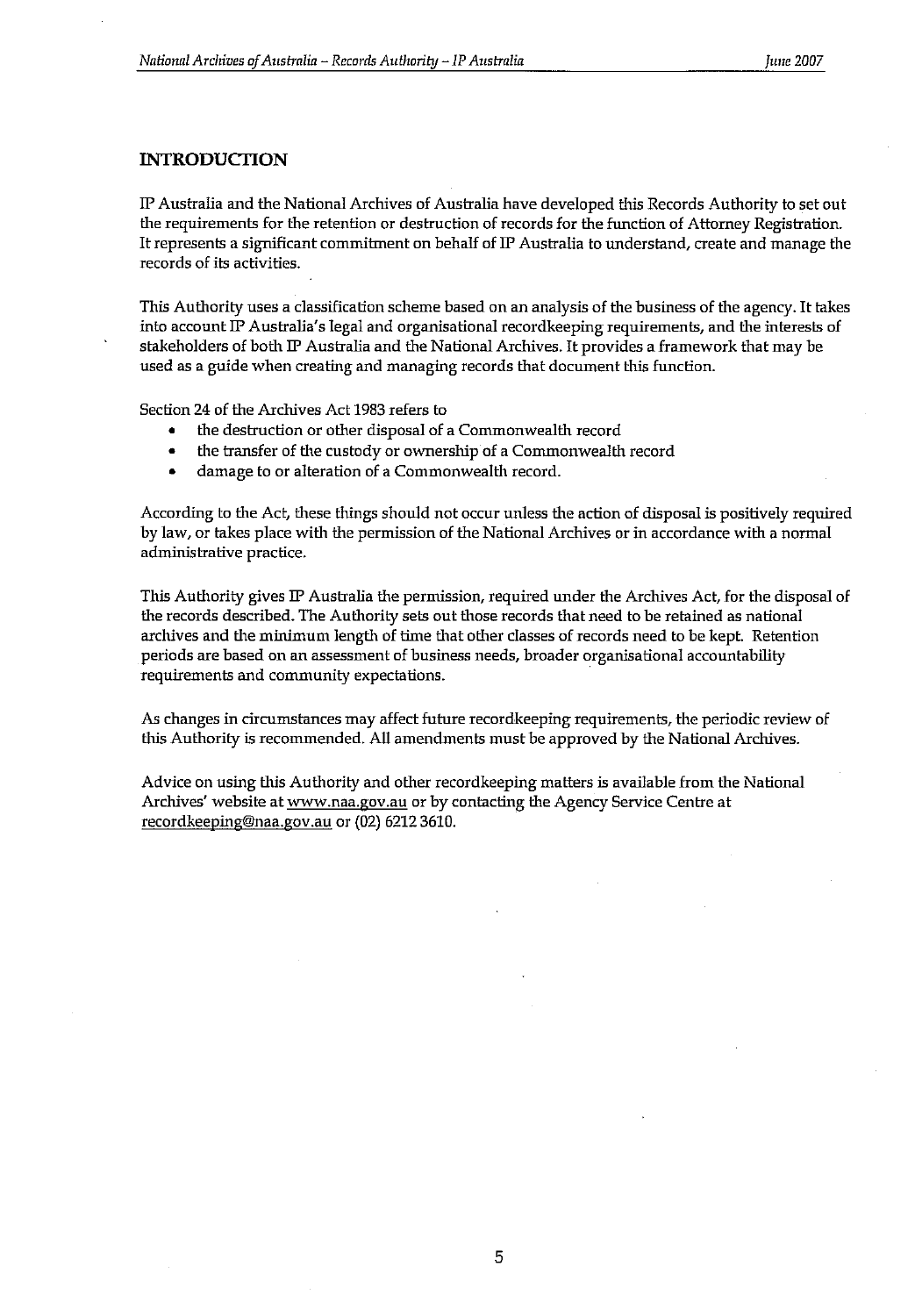### **AUTHORISATION**

### **RECORDS AUTHORITY**

Person to whom notice of authorisation is given:

Director-General IP Australia PO Box 200 WODEN *ACT 2606* 

**Purpose:** 

AUTHORISES ARRANGEMENTS FOR THE DISPOSAL OF RECORDS IN ACCORDANCE WITH SECTION 24(2)(b) OF THE ARCHIVES ACT 1983

**Application:** 

All records for the function of Attorney Registration

This authorisation applies to only the disposal of the records described on the Authority in accordance with the disposal action specified on the Authority. The Authority will apply only if disposal takes place with the consent of the agency that is responsible at the time of disposal for the functions documented in the records concerned.

**Authorising Officer** 

**Ross Gibbs** Director-General National Archives of Australia

Date of issue:

 $19/6/2007.$ 

6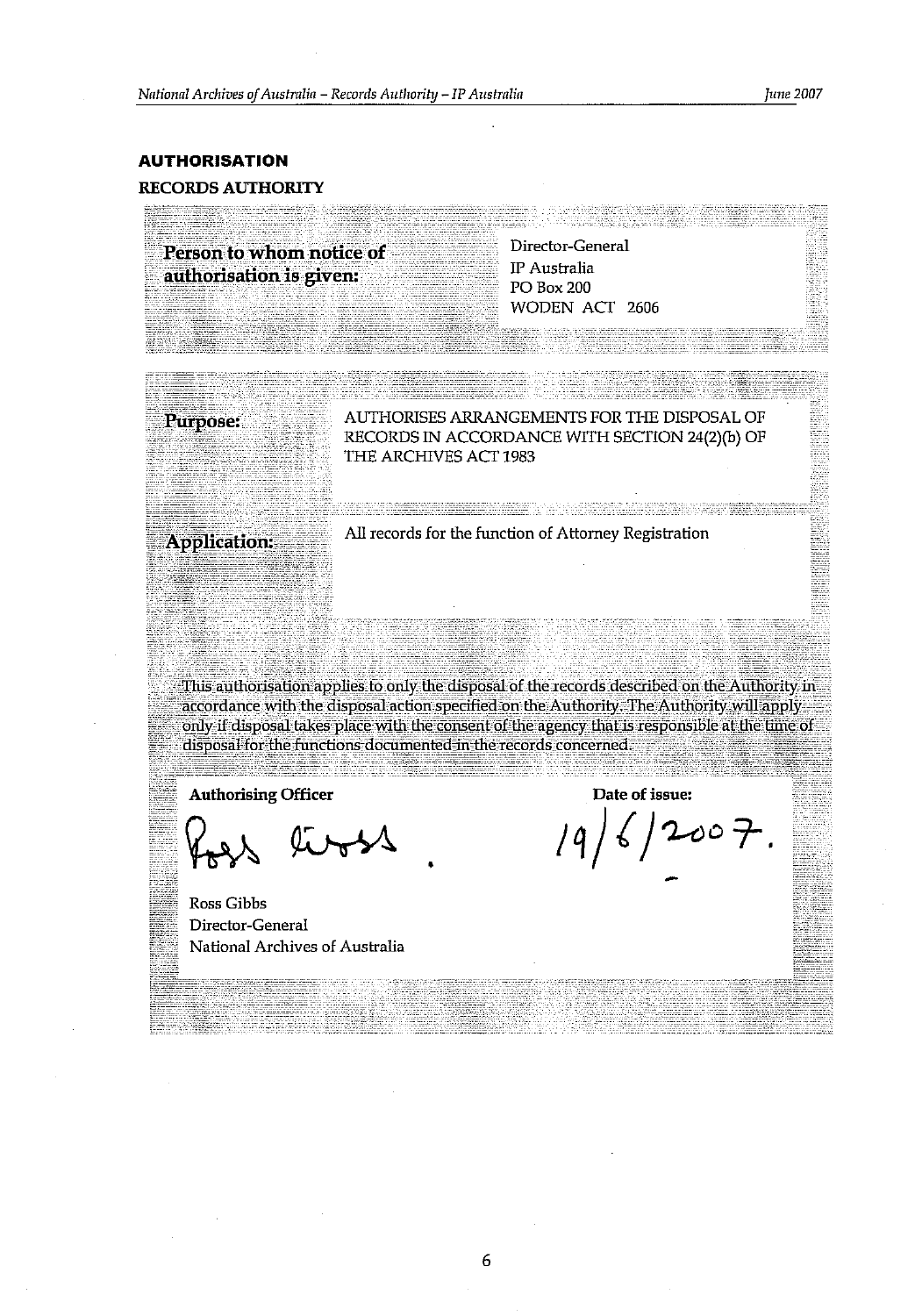### **APPLICATION OF THIS AUTHORITY**

- 1. This Authority should be used in conjunction with the Administrative Functions Disposal Authority (AFDA) issued by the National Archives to cover administrative records common to most Commonwealth agencies.
- 2. This Authority is to be used to sentence records. Sentencing involves the examination of records in order to identify the individual disposal class to which they belong. This process enables sentencers to determine the appropriate disposal action for the records. Advice on sentencing is available from the National Archives.
- 3. Where the method of recording information changes (for example from a manual system to an electronic system, or when information is migrated from one system to a new system) this Authority can still be used to sentence the records created, providing the records document the same function and activity. The information must be accessible for the period of time prescribed in this Authority. IP Australia will need to ensure that any software, hardware or documentation required to enable continuing access to the data is available for the periods prescribed.
- 4. In general, retention requirements indicate a minimum period for retention. IP Australia may extend minimum retention periods if it considers that there is an administrative need to do so. Where IP Australia believes that its accountability will be substantially compromised because a retention period or periods are not adequate, it should contact the National Archives for review of the retention period.
- 5. From time to time the National Archives places'freezes' on the disposal of some groups of records, which places a moratorium on the destruction of these records. If you require further information about disposal freezes and whether they affect the application of this Authority, please contact the National Archives.
- 6. Records in the care of IP Australia should be appropriately stored and preserved. IP Australia needs to meet this obligation to ensure that the records remain authentic and accessible over time. Under section 31 of the Archives Act 1983, access arrangements are required for records that become available to the public after thirty years.
- 7. Appropriate arrangements should be made with the National Archives when records are to be transferred into custody. The National Archives accepts for transfer only those records designated as national archives.
- 8. Advice on how to use this Authority is available from IP Australia's records manager. If there are problems with the application of the authority that cannot be resolved, please contact the National Archives.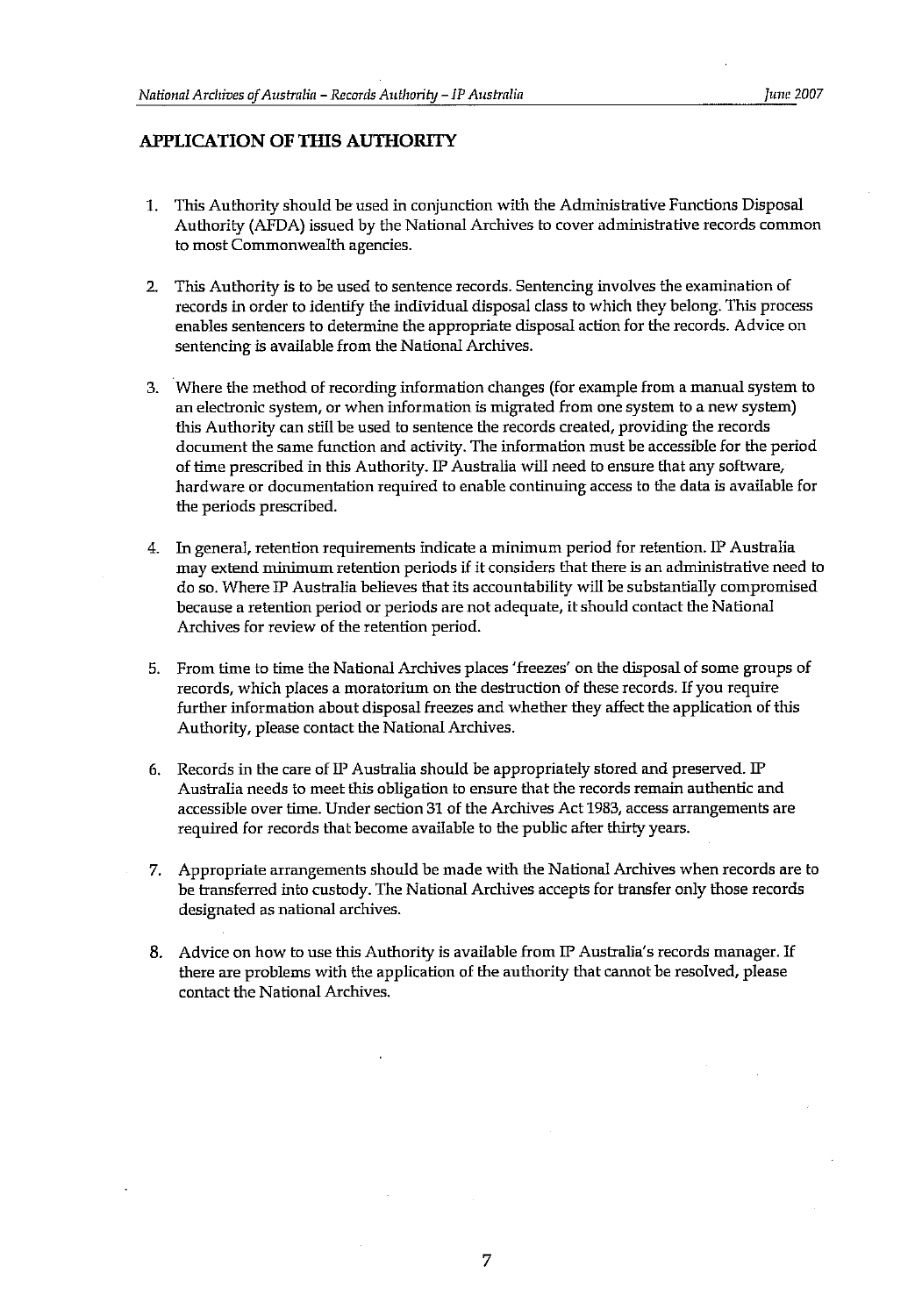### **CONTACT INFORMATION**

For assistance with this Authority or for advice on other recordkeeping matters, please contact National Archives' Agency Service Centre.

Queen Victoria Terrace Tel: (02) 6212 3610 Parkes *ACT 2600* Fax: (02) 62123989 Canberra Mail Centre *ACT* 2610 **Website:** www.naa.gov.au

PO Box 7425 **Email:** recordkeeping@naa.gov.au

8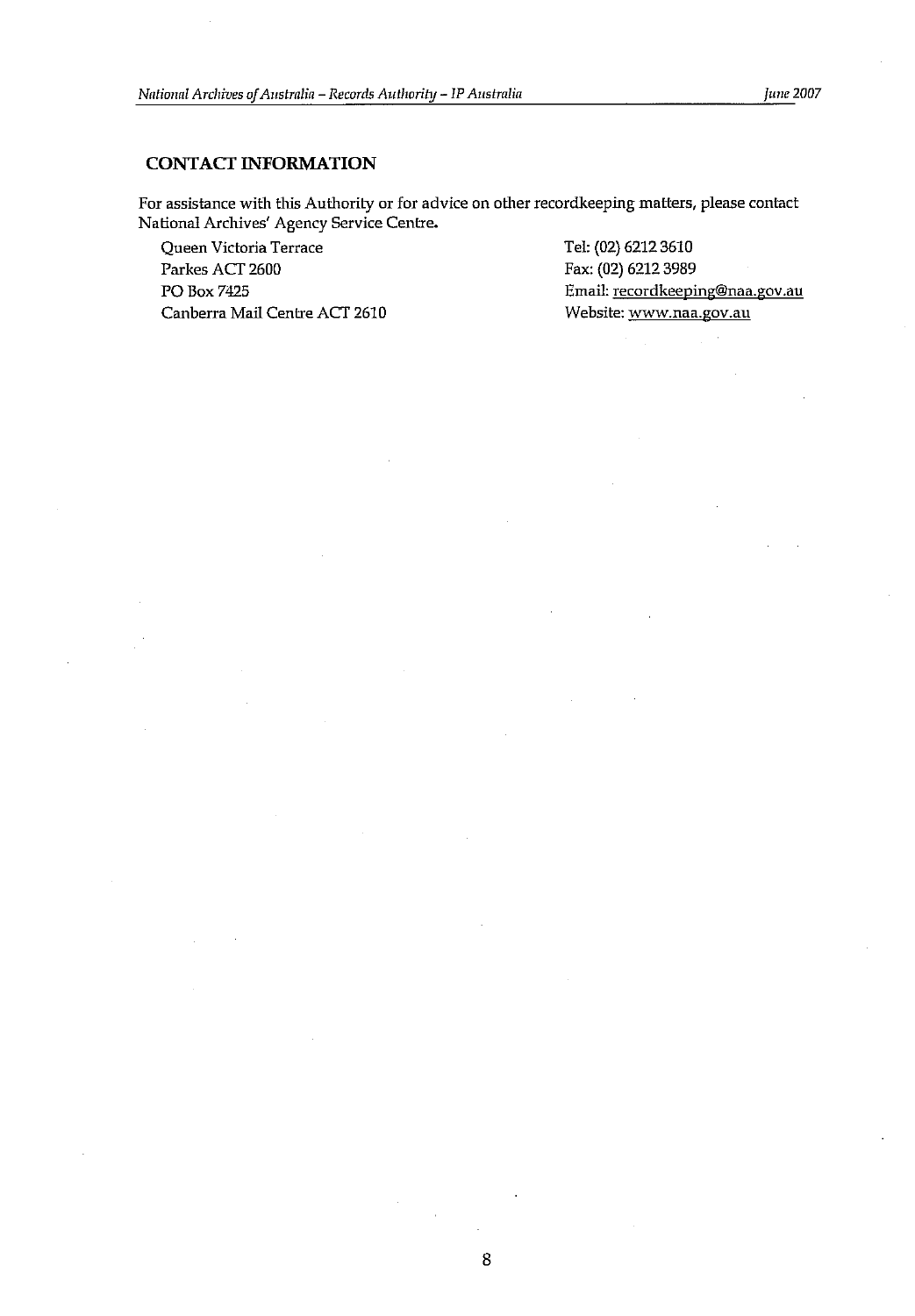The function of registering patent and trade marks attorneys. Includes accrediting courses and units of study, approving qualifications and conducting examinations and maintaining a register of patent and trademarks attorneys. Also includes the establishment of standards for the professional conduct of attorneys, handling complaints, conducting disciplinary hearings and imposing penalties.

### **Addresses (presentations)**

The activity of giving addresses for training, professional, community relations or sales purposes. Includes speeches and multi-media presentations.

For addresses relating to the development of strategies and programs to promote and raise awareness of intellectual property rights and issues, use INTELLECTUAL PROPERTY AWARENESS - Addresses (presentations).

| <b>Entry</b> | <b>Description of Records</b>                                                                                                                                                                              | <b>Disposal Action</b>               |
|--------------|------------------------------------------------------------------------------------------------------------------------------------------------------------------------------------------------------------|--------------------------------------|
| 15224        | Final versions of addresses delivered in support of the<br>attorney registration function made by the Minister,<br>parliamentary secretary or senior agency employees.<br>Includes presentation materials. | Retain as national<br>archives       |
| 15227        | Final versions of other addresses delivered in support of<br>the attorney registration function.                                                                                                           | Destroy 2 years after<br>last action |
| 15229        | Working papers documenting the development of<br>addresses in support of the attorney registration function,<br>including drafts.                                                                          | Destroy when<br>reference ceases     |

### **Advice**

The activities associated with offering opinions by or to the organisation as to an action or judgement Includes the process of advising.

| Entry | <b>Description of Records</b> |  |
|-------|-------------------------------|--|
|-------|-------------------------------|--|

15232 Records documenting the receipt and provision of advice Destroy 5 years after<br>relating to the attorney registration function, including action completed relating to the attorney registration function, including advice from external bodies.

### **Disposal Action**

### **Appeals (decisions)**

The activities involved in the process of appeals against decisions by application to a higher authority.

For reviews of decisions made within the agency or by external agencies, use ATTORNEY REGISTRATION - Reviews (decisions).

| Entry | <b>Description of Records</b>                                                                                                         | <b>Disposal Action</b>                |
|-------|---------------------------------------------------------------------------------------------------------------------------------------|---------------------------------------|
| 15234 | Records documenting appeals to higher authorities, such<br>as tribunals or courts, relating to the attorney registration<br>function. | Destroy 10 years after<br>last action |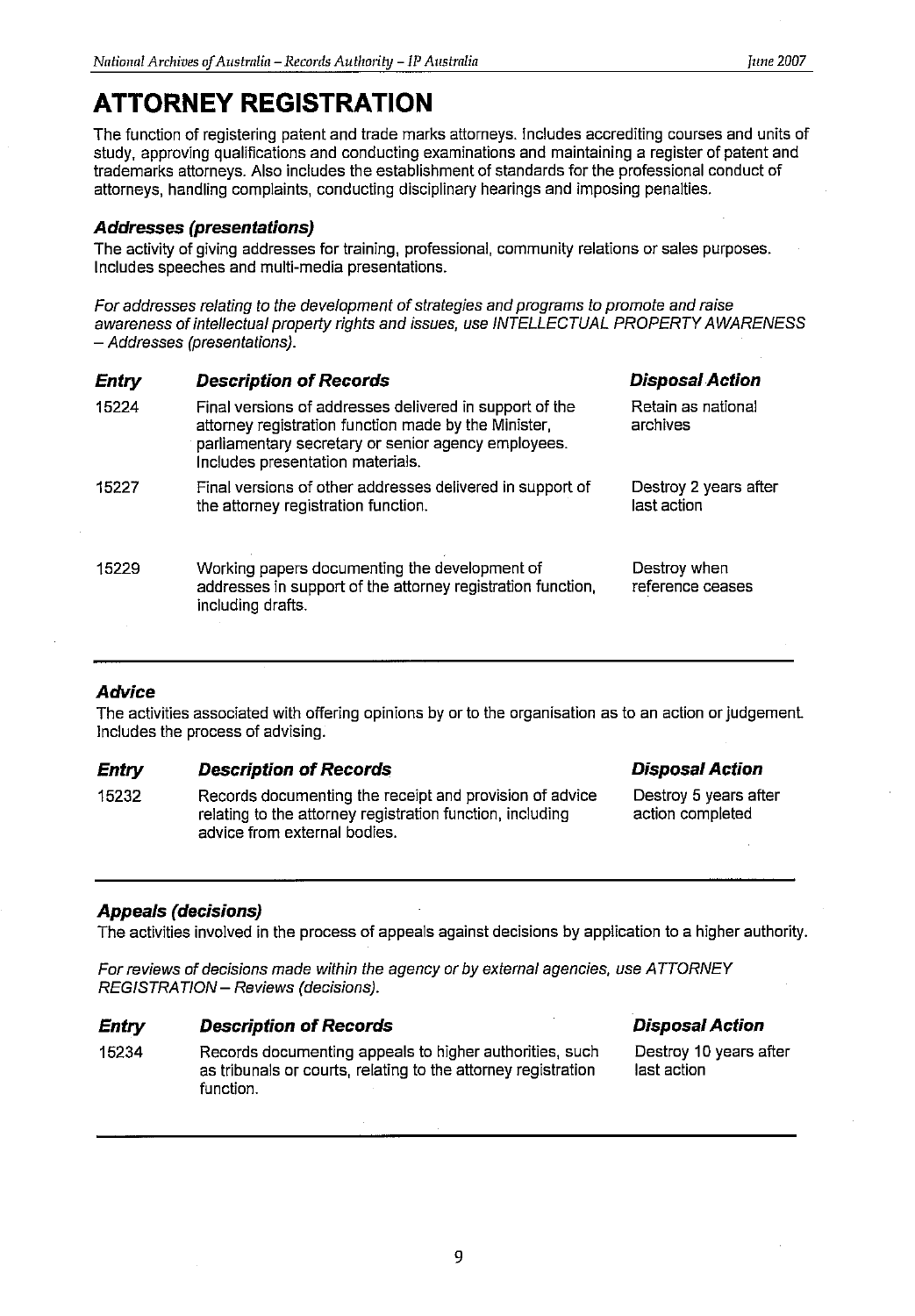The function of registering patent and trade marks attorneys. Includes accrediting courses and units of study, approving qualifications and conducting examinations and maintaining a register of patent and trademarks attorneys. Also includes the establishment of standards for the professionai conduct of attorneys, handling complaints, conducting disciplinary hearings and imposing penalties.

### **Application Assessment**

The activities involved **in** the processing of applications by individuais who wish to be registered as an attorney. Includes applications for approval of academic qualifications, applications for exemptions for prior qualifications, applications for annual renewais, applications/correspondence requesting voiuntary removals from register and applications for restoration of attorney's name to register. Also includes notifications of outcome of applications and issuing of registration certificates.

For the activities involved in updating the register, use ATTORNEY REGISTRATION - Register Maintenance.

For accreditation of units of study or courses, use ATTORNEY REGISTRATION - Course Accreditation.

For appeals in relation to outcome of assessment of application, use ATTORNEY REG/STRATION-Appeals (decisions).

For the processing offees, use FINANCIAL MANAGEMENT - Accounting.

| Entry | <b>Description of Records</b>                                                                                                                                                                                                               | <b>Disposal Action</b>                                           |
|-------|---------------------------------------------------------------------------------------------------------------------------------------------------------------------------------------------------------------------------------------------|------------------------------------------------------------------|
| 15237 | Records documenting applications for registration as an<br>attorney, where the outcome is successful. Includes:<br>statutory declarations<br>qualifications<br>written statements<br>outcome of decision<br>notification to applicant.<br>۰ | Destroy 100 years<br>after the date of birth<br>of the applicant |
| 15238 | Records documenting applications for registration as an<br>attorney, where the outcome is not successful. Includes:<br>statutory declarations<br>qualifications<br>written statements<br>outcome of decision<br>notification to applicant.  | Destroy 15 years after<br>last action                            |
| 15240 | Records documenting applications for approval of<br>academic qualifications and exemption to academic<br>requirements. Includes:<br>outcome of decision<br>advice to applicant.<br>۰                                                        | Destroy 15 years after<br>action completed                       |
| 15242 | Records documenting correspondence and applications<br>relating to updates to attorney status. Includes:<br>annual renewals<br>restoration<br>٠<br>voluntary removals.<br>٠                                                                 | Destroy 10 years after<br>action completed                       |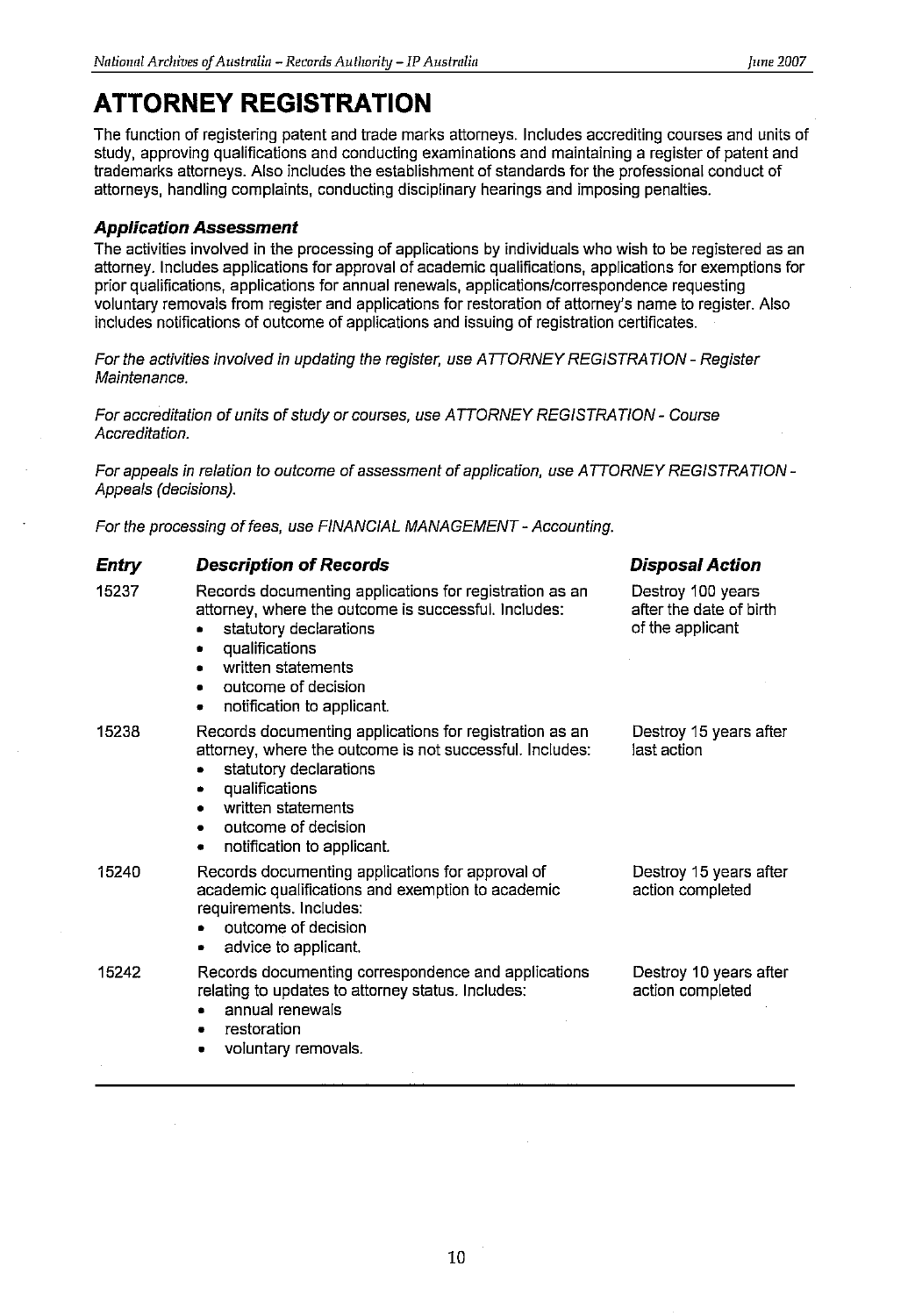The function of registering patent and trade marks attorneys. Includes accrediting courses and units of study, approving qualifications and conducting examinations and maintaining a register of patent and trademarks attorneys. Also includes the establishment of standards for the professional conduct of attorneys, handling complaints, conducting disciplinary hearings and imposing penalties.

### **Attorney Examinations**

The activities involved in preparing, arranging and conducting examinations to meet the assessment of academic requirements for attorneys. Includes preparation of examination papers, advice of dates, place of examination and other requirements. Also includes marking of examination papers and notification of results.

For the development of course syllabuses, use ATTORNEY REGISTRATION - Educational Requirements.

### **Entry Description ofRecords Disposal Action**

| 15245 | Records documenting the arrangements and conduct of |
|-------|-----------------------------------------------------|
|       | attorney examinations. Includes:                    |
|       | $\bullet$ instructions to examiners                 |

examination papers and approvals • applications and advice to applicants.

Includes advice of results to examinees and reports.

Destroy 1 year after last action

15248 Records documenting results of attorney examinations. Destroy 1 year after<br>Includes advice of results to examinees and reports. Instaction

### **Board Meetings**

The activities associated with meetings of the board and its subcommittees. Includes establishment of the board and its committees, appointment of members, terms of reference, proceedings, minutes of meetings, reports, agendas, etc.

| Entry | <b>Description of Records</b>                                                                                                                                                                                                                                                                   | Disposal Action                  |
|-------|-------------------------------------------------------------------------------------------------------------------------------------------------------------------------------------------------------------------------------------------------------------------------------------------------|----------------------------------|
| 15252 | Records documenting meetings of the board and its<br>subcommittees. Includes:<br>documents establishing the board and its<br>۰<br>subcommittees<br>final versions of minutes<br>٠<br>recommendations<br>$\bullet$<br>supporting documents such as briefing papers and<br>۰<br>discussion papers | Retain as national<br>archives   |
| 15253 | Working papers documenting the conduct and<br>administration of the board and its subcommittees.<br>Includes:<br>agenda<br>notices of meetings<br>٠<br>draft minutes                                                                                                                            | Destroy when<br>reference ceases |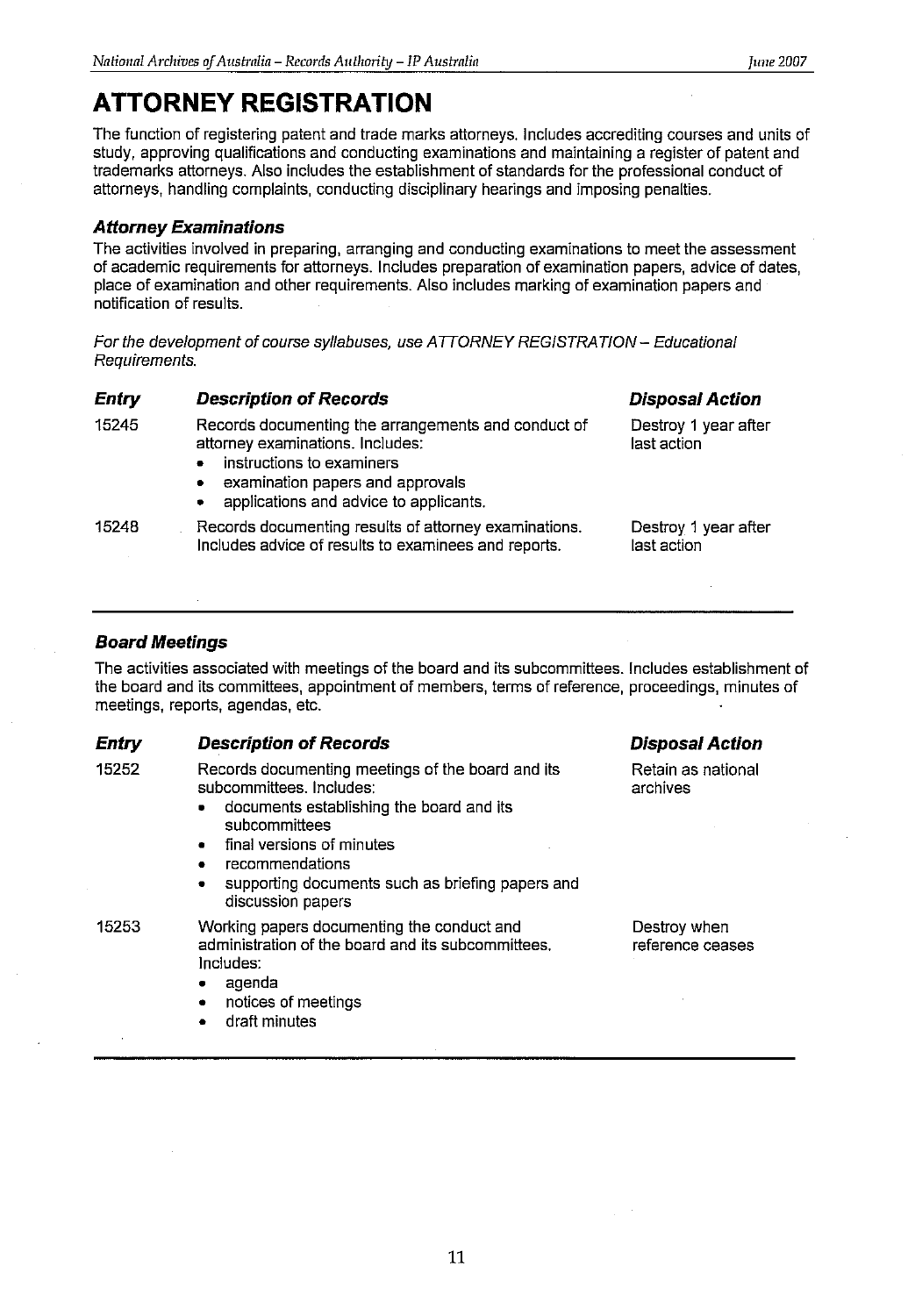The function of registering patent and trade marks attorneys. Includes accrediting courses and units of study, approving quaiifications and conducting examinations and maintaining a register of patent and trademarks attorneys. Also includes the estabiishment of standards for the professional conduct of attorneys, handiing compiaints, conducting disciplinary hearings and imposing penalties.

### **Complaints Handling**

The activities involved in the receipt and handling of complaints of unprofessional or unsatisfactory conduct against attorneys. Includes authorising the complainant to bring proceedings before the discipiinary tribunal.

For hearings of complaints by the disciplinary tribunal, use ATTORNEY REGISTRATION - Disciplinary Hearings.

| Entry | <b>Description of Records</b>                                                                                                                                                   | <b>Disposal Action</b>                |
|-------|---------------------------------------------------------------------------------------------------------------------------------------------------------------------------------|---------------------------------------|
| 15257 | Records documenting complaints against, and investigation<br>into, attorney conduct. Includes:<br>reports of findings<br>advice to and replies from attorneys<br>-notifications | Destroy 10 years after<br>last action |

- notifications
- mediation
- referral arrangements.

### **Course Accreditation**

The activities involved in the accreditation of courses or units of study, provided by external institutions that meet regulatory educational requirements for attorneys. Includes assessment of courses against regulatory requirements and notifications and advertising of accreditation.

For applications by individuals for approval of academic qualifications, use ATTORNEY REGISTRATION - Application Assessment.

### **Entry Description ofRecords Disposal Action**

- 15259 Records documenting accreditation of courses of study at Destroy 15 years after higher education institutions to meet regulatory academic expiry or other requirements of attorneys. Includes applications from termination or institutions and certification of accreditation. accreditation
- 15260 Records documenting investigations of courses of study at Destroy 15 years after higher education institutions. Includes supporting last action documentation, outcome of investigation and advice to institutions.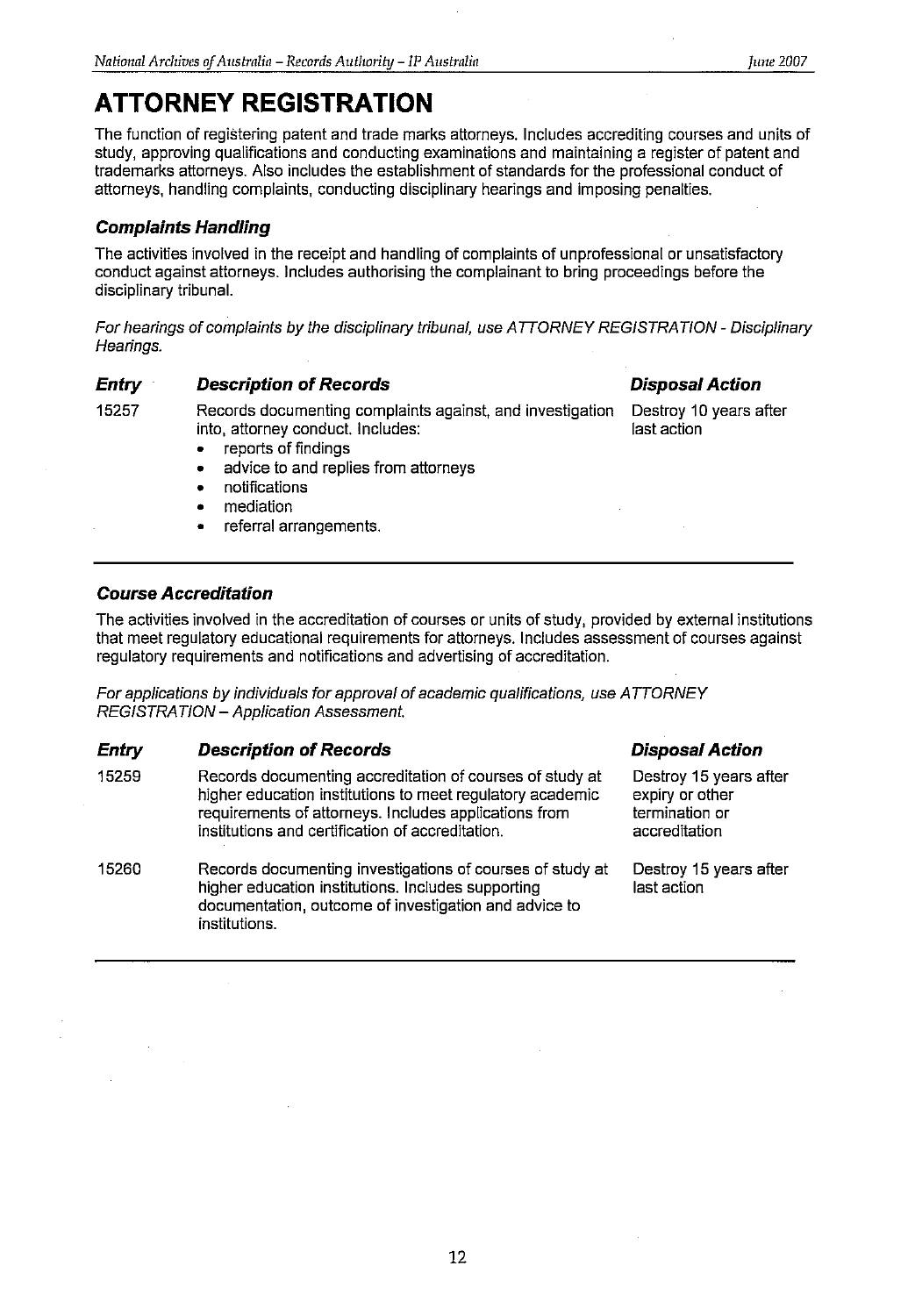The function of registering patent and trade marks attorneys. Includes accrediting courses and units of study, approving qualifications and conducting examinations and maintaining a register of patent and trademarks attorneys. Also includes the establishment of standards for the professional conduct of attorneys, handling complaints, conducting disciplinary hearings and imposing penalties.

### **Disciplinary Hearings**

The activities involved in arranging and conducting formal hearings of complaints before the disciplinary tribunal against the conduct of attorneys. Includes the formal processes of administering of oaths, taking of evidence, recording of proceedings and decisions and penalties to be imposed. Also includes notification of outcome.

For public notification of outcomes of disciplinary hearings, use PUBLICATION - Production.

For updates to the register, use ATTORNEY REG/STRA TION - Register Maintenance.

| Entry | <b>Description of Records</b>                                                                                                                                                                                                                                                            | <b>Disposal Action</b>                                      |
|-------|------------------------------------------------------------------------------------------------------------------------------------------------------------------------------------------------------------------------------------------------------------------------------------------|-------------------------------------------------------------|
| 15263 | Records documenting the conduct and outcome of<br>disciplinary hearings. Includes:<br>proceedings<br>۰<br>internal records relating to the hearing<br>$\bullet$<br>rulings and decisions<br>٠<br>penalties and notifications<br>$\bullet$<br>authorisations<br>$\bullet$<br>reports<br>٠ | Destroy 100 years<br>after date of birth of<br>the attorney |
| 15266 | Records documenting arrangements for disciplinary<br>hearings. Includes:<br>hearing notifications<br>٠<br>• summoning of witnesses and evidence<br>itinerary<br>٠                                                                                                                        | Destroy when<br>reference ceases                            |

### **Educational Requirements**

The activities involved **in** developing and establishing the syllabus to meet the regulated educational requirements for patent and trade marks attorneys.

For changes to regulatory requirements, use INTELLECTUAL PROPERTY DEVELOPMENT-Legislation and/or INTELLECTUAL PROPERTY DEVELOPMENT - Reviewing.

### **Entry Description ofRecords Disposal Action**

15268 Records documenting the development and establishment of syllabuses to meet regulated educational requirements. Includes approvals and final versions of syllabuses.

Destroy 1 year after last use of syllabus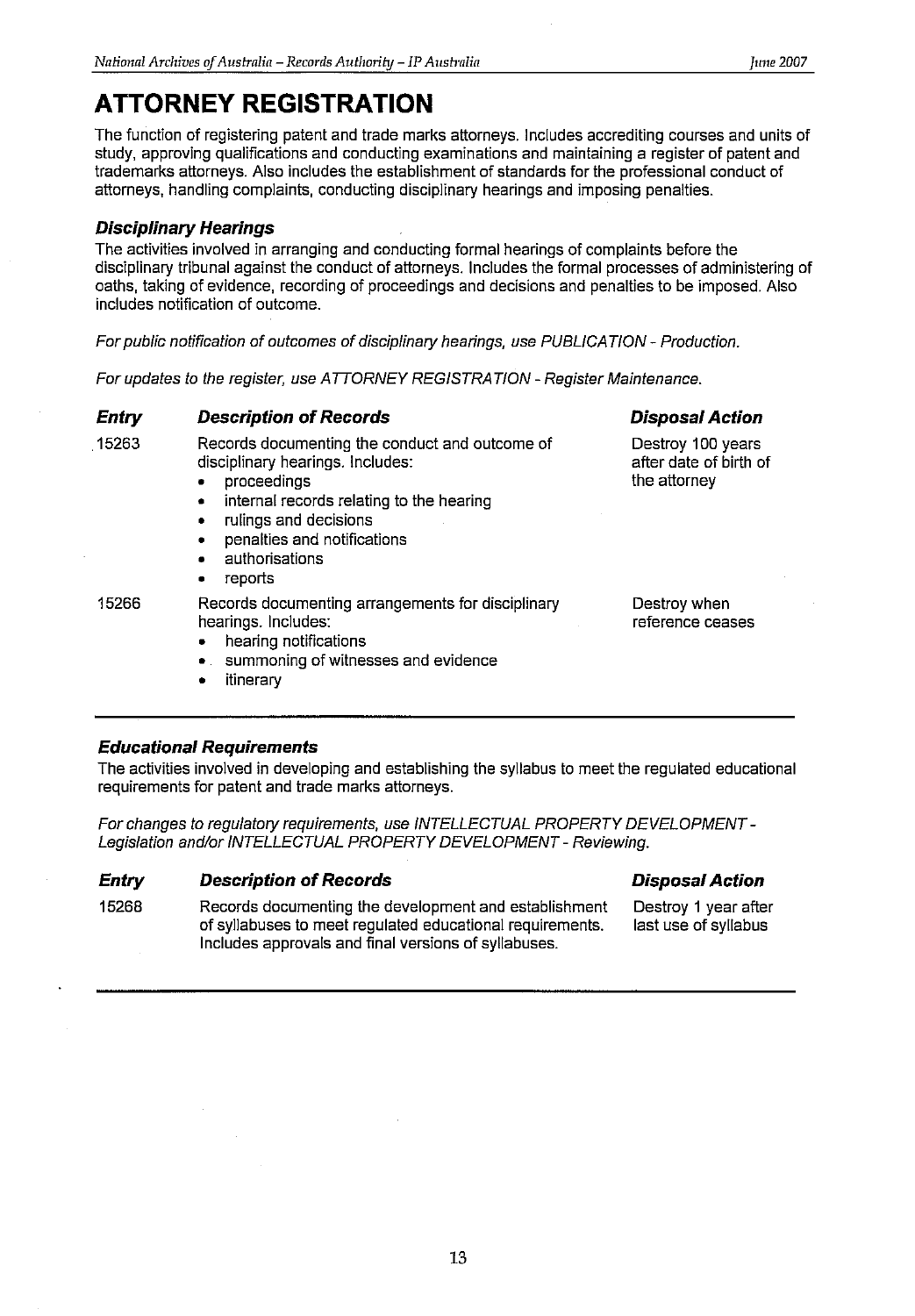The function of registering patent and trade marks attorneys. Includes accrediting courses and units of study, approving qualifications and conducting examinations and maintaining a register of patent and trademarks attorneys. Also includes the establishrnent of standards for the professional conduct of attorneys, handling complaints, conducting disciplinary hearings and imposing penaities.

### **Evaluation**

The process of determining the suitability of potential or existing programs, items of equipment, systems or services in relation to meeting the needs of the given situation. Includes systems analysis and ongoing monitoring.

| Entry | <b>Description of Records</b> |  |
|-------|-------------------------------|--|
|-------|-------------------------------|--|

15269 Records documenting the evaluation of existing attorney Destroy 5 years after<br>registration processes and procedures. Includes evaluation completion of registration processes and procedures. Includes evaluation methodology, reports, recommendations and plans. evaluation

### **Disposal Action**

### **Planning**

The process of formulating ways in which objectives can be achieved. Includes determination of services, needs and solutions to those needs.

For evaluating existing attorney registration plans, use ATTORNEY REGISTRATION -Evaluation.

| <b>Entry</b> | <b>Description of Records</b>                                                                                                                                                    | <b>Disposal Action</b>                                |
|--------------|----------------------------------------------------------------------------------------------------------------------------------------------------------------------------------|-------------------------------------------------------|
| 15270        | Final version of agency-wide plans relating to the attorney<br>registration function.                                                                                            | Destroy 5 years after<br>plan is superseded           |
| 15271        | Final version of section or business unit plans relating to<br>the attorney registration function.                                                                               | Destroy 3 years after<br>plan is superseded           |
| 15274        | Working papers documenting the development of plans<br>relating to the attorney registration function. Includes:<br>drafts<br>reports<br>analysis<br>٠<br>comments.<br>$\bullet$ | Destroy 1 year after<br>adoption of the final<br>plan |
| 15276        | Copies of attorney registration plans.                                                                                                                                           | Destroy when<br>reference ceases                      |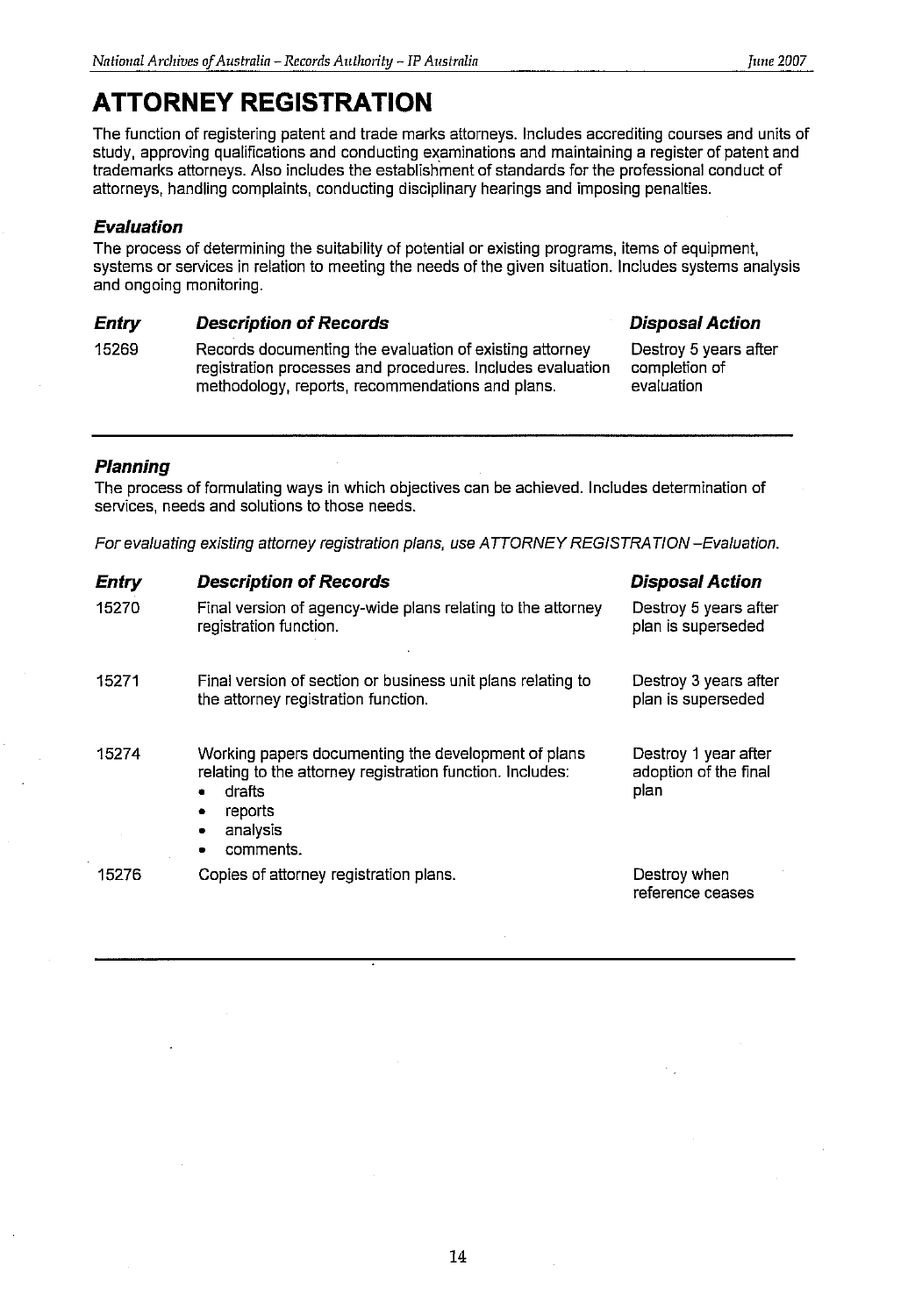The function of registering patent and trade marks attorneys. Includes accrediting courses and units of study, approving qualifications and conducting examinations and maintaining a register of patent and trademarks attorneys. Also inciudes the establishment of standards for the professional conduct of attorneys, handling complaints, conducting disciplinary hearings and imposing penalties.

### **Policy**

The activities associated with developing and establishing decisions, directions and precedents which act as a reference for future decision making, as the basis from which the organisation's operating procedures are determined.

| Entry | <b>Description of Records</b>                                                                                                                                                                                                                                       | Disposal Action                                        |
|-------|---------------------------------------------------------------------------------------------------------------------------------------------------------------------------------------------------------------------------------------------------------------------|--------------------------------------------------------|
| 15297 | Records documenting the development and establishment<br>of the agency's attorney registration policies. Includes:<br>policy proposals<br>research papers<br>results of consultations<br>supporting reports<br>major drafts<br>$\bullet$<br>final policy documents. | Retain as national<br>archives                         |
| 15298 | Working papers documenting the development of attorney<br>registration policies.                                                                                                                                                                                    | Destroy 2 years after<br>promulgation of new<br>policy |
| 15299 | Copies of policy documents and supporting papers.                                                                                                                                                                                                                   | Destroy when<br>reference ceases                       |

### **Procedures**

Standard methods of operating laid down by an organisation according to formulated policy.

For evaluating existing attorney registration procedures, use ATTORNEY REG/STRA TION-Evaluation.

| Entry | <b>Description of Records</b>                                                                                                      | <b>Disposal Action</b>                              |
|-------|------------------------------------------------------------------------------------------------------------------------------------|-----------------------------------------------------|
| 15300 | Master set of agency manuals, handbooks, directives etc.<br>detailing procedures supporting the attorney registration<br>function. | Destroy when<br>procedures are<br>superseded        |
| 15301 | Records documenting the development of agency<br>procedures supporting the attorney registration function.                         | Destroy 1 year after<br>production of<br>procedures |
| 15302 | Copies of manuals, handbooks, directives, etc.                                                                                     | Destroy when<br>reference ceases                    |
|       |                                                                                                                                    |                                                     |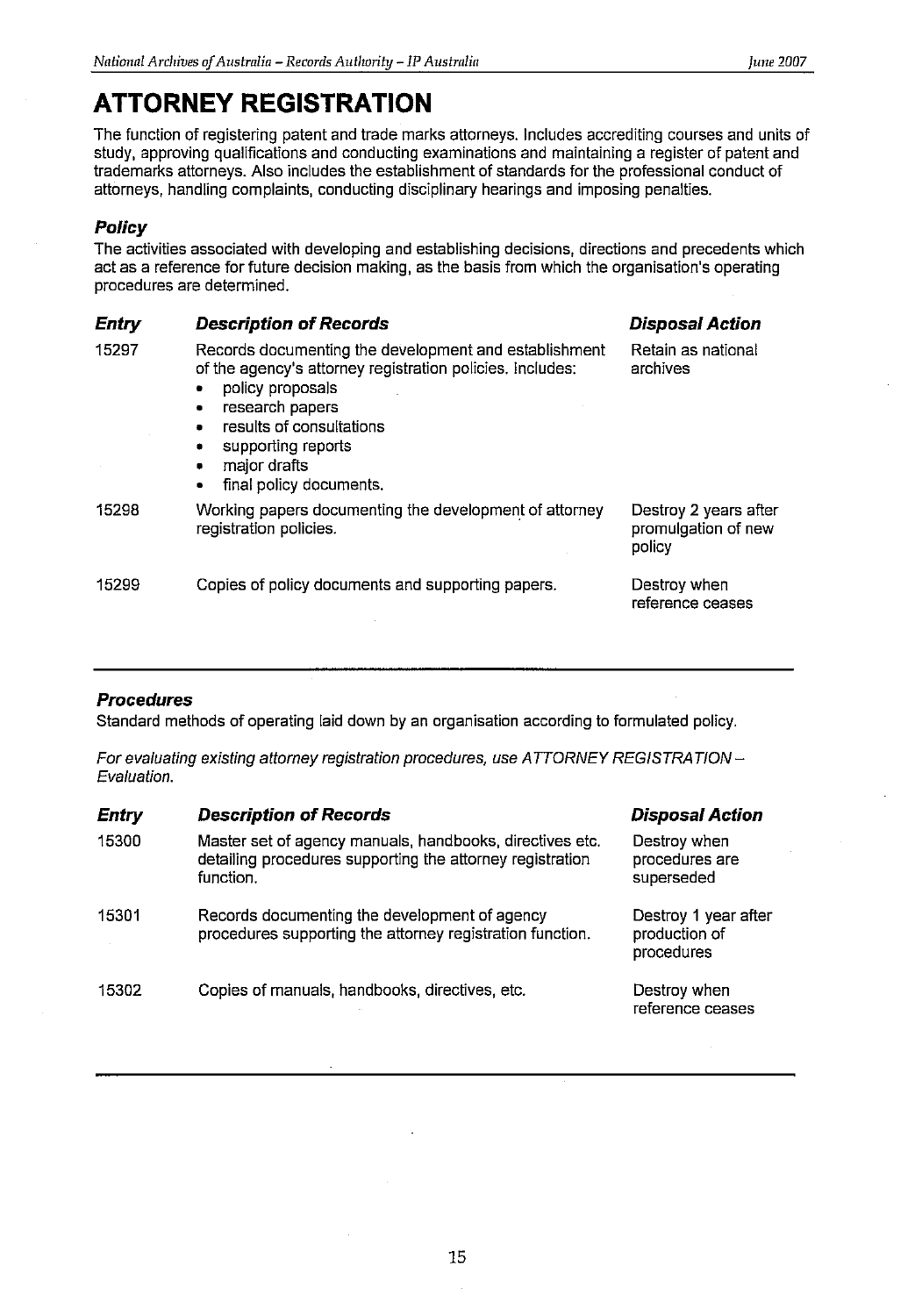The function of registering patent and trade marks attorneys. Includes accrediting courses and units of study, approving qualifications and conducting examinations and maintaining a register of patent and trademarks attorneys. Also includes the establishment of standards for the professional conduct of attorneys, handling complaints, conducting disciplinary hearings and imposing penalties.

### **Professional Standards**

The activities involved in developing and promulgating professional standards for the conduct of patent and trademark attorneys. Includes endorsement and promotion of codes of conduct

For publication of professional standards, use PUBLICATION - Production.

For complaints regarding conduct of patent and trademark attorneys, use ATTORNEY REGISTRATION - Complaints Handling.

| Entry | <b>Description of Records</b>                                                                                               | <b>Disposal Action</b>                                    |
|-------|-----------------------------------------------------------------------------------------------------------------------------|-----------------------------------------------------------|
| 15303 | Final versions of professional standards for the conduct of<br>patent and trade marks attorneys.                            | Destroy 15 years after<br>standard has been<br>superseded |
| 15304 | Records documenting the development of professional<br>standards for the conduct of patent and trade marks<br>attorneys.    | Destroy 1 year after<br>production of standard            |
| 15305 | Records documenting the implementation of professional<br>standards for the conduct of patent and trade marks<br>attorneys. | Destroy 7 years after<br>action completed                 |
| 15306 | Copies of professional standards developed for the conduct<br>of patent and trade marks attorneys.                          | Destroy when<br>reference ceases                          |

### **Register Maintenance**

The activities involved in maintaining a register. Includes entering details of new entries, and maintaining accurate details of all entries throughout their active life vis: processing ad hoc amendments, making corrections and recording assignments and claimed interests. Also includes recording when an entry ceases to have effect and providing extracts from a register.

For processing of applications for registration as an attorney, use ATTORNEY REGISTRATlON-Application Assessment.

| <b>Entry</b> | <b>Description of Records</b>                                                                                     | <b>Disposal Action</b>                    |
|--------------|-------------------------------------------------------------------------------------------------------------------|-------------------------------------------|
| 15307        | Master copy of the register of patent and trade marks<br>attorneys.                                               | Retain as national<br>archives            |
| 15308        | Records documenting notifications of additions or changes<br>to the register of patent and trade marks attorneys. | Destroy 7 years after<br>action completed |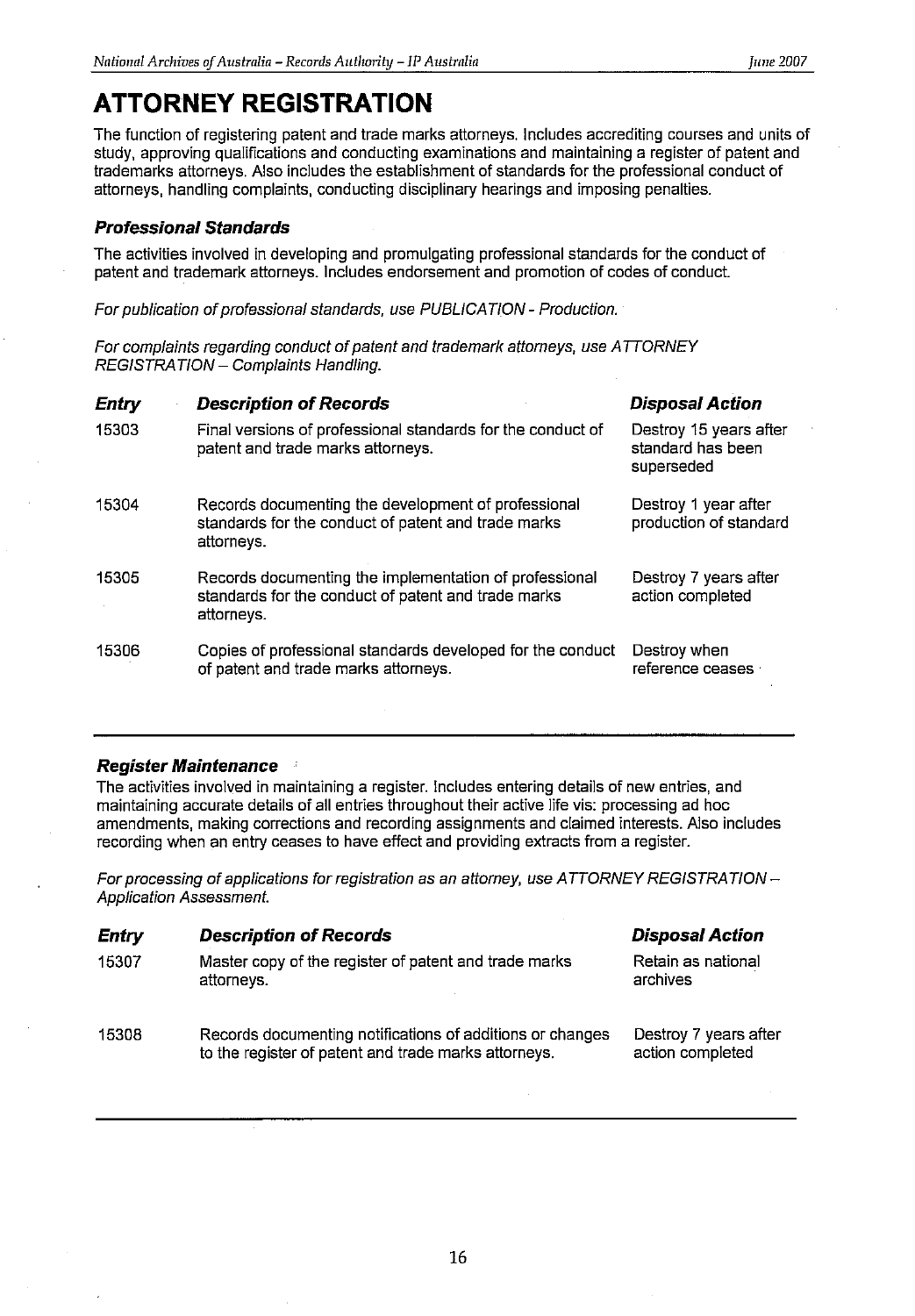The function of registering patent and trade marks attorneys. Includes accrediting courses and units of study, approving qualifications and conducting examinations and maintaining a register of patent and trademarks attorneys. Also includes the establishment of standards for the professional conduct of attorneys, handling complaints, conductinp disciplinary hearings and lmposinq penalties.

### **Reporting**

The processes associated with initiating or providing a formal response to a situation or request (either internal, external or as a requirement of corporate policies), and to provide formal statements of findings or the results of examination or investigation. Includes agenda, briefing, business, discussion papers, proposals, reports, reviews and returns.

For reporting on attorney examinations, use ATTORNEY REGISTRATION - Attorney Examinations.

For reports on the findings of complaints, use ATTORNEY REGISTRATION - Complaints Handling.

For reports on the findings of disciplinary hearings, use ATTORNEY REGISTRATION - Disciplinary Hearings.

| Entry | <b>Description of Records</b>                                                                                                         | <b>Disposal Action</b>                     |
|-------|---------------------------------------------------------------------------------------------------------------------------------------|--------------------------------------------|
| 15309 | Final versions of formal internal reports and reports made<br>to external agencies relating to the attorney registration<br>function. | Destroy 10 years after<br>action completed |
| 15310 | Final versions of periodic internal reports on general<br>administration relating to the attorney registration function.              | Destroy 5 years after<br>action completed  |
| 15311 | Working papers documenting the development of all<br>reports, including drafts and feedback.                                          | Destroy when<br>reference ceases           |
| 15312 | Copies of attorney registration reports.                                                                                              | Destroy when<br>reference ceases           |

### **Reviewing**

The activities involved in re-evaluating or re-examining products, processes, procedures, standards and systems. Includes recommendations and advice resulting from these activities.

| Entry | <b>Description of Records</b>                                                                                                                                                                                   | <b>Disposal Action</b>                     |
|-------|-----------------------------------------------------------------------------------------------------------------------------------------------------------------------------------------------------------------|--------------------------------------------|
| 15313 | Records documenting a review of agency programs and<br>operations supporting the attorney registration function.<br>Includes:<br>documents establishing the review<br>$\bullet$<br>final report<br>action plan. | Destroy 10 years after<br>action completed |
| 15314 | Working papers documenting a review of agency programs<br>and operations supporting the attorney registration<br>function.                                                                                      | Destroy when<br>reference ceases           |